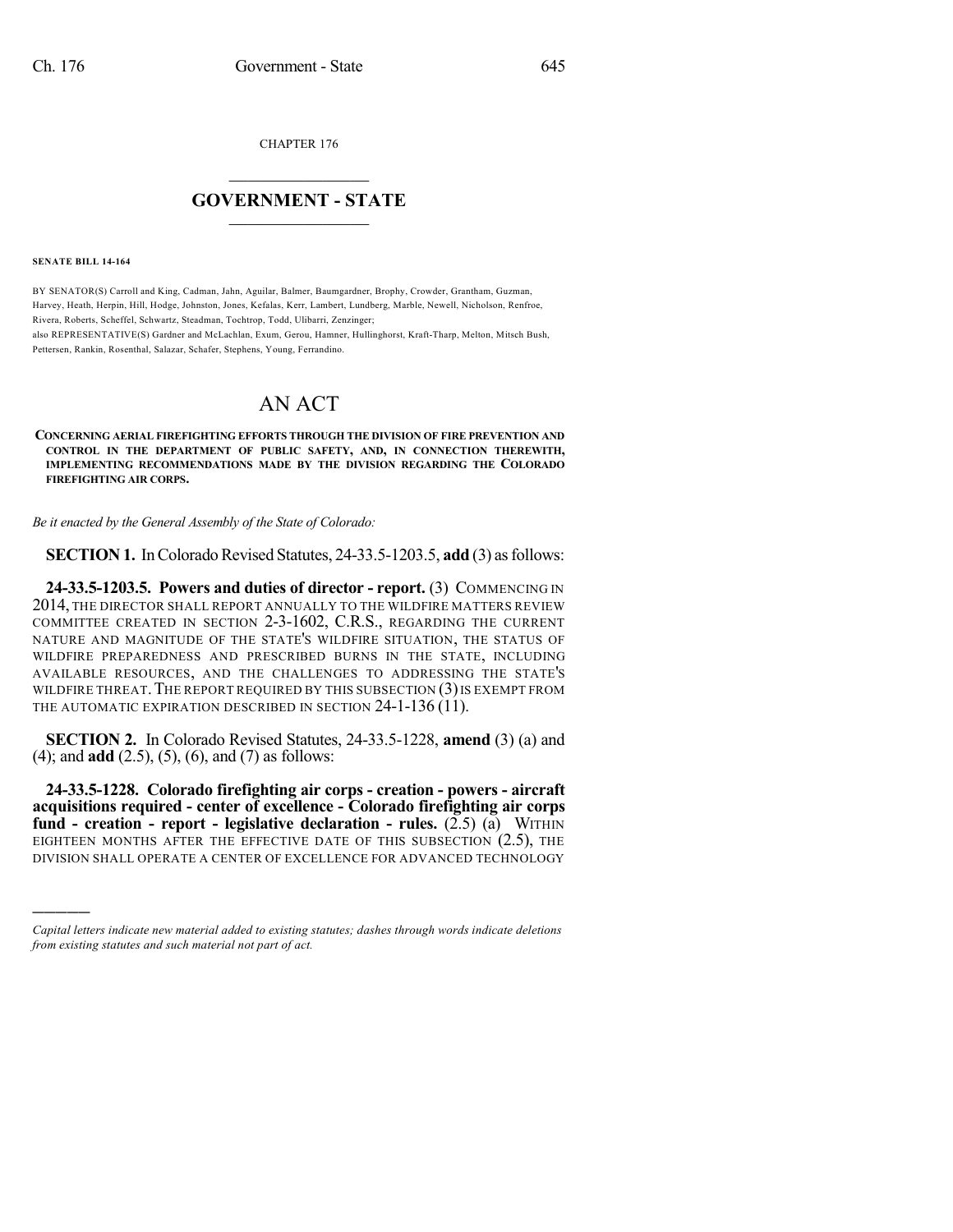646 Government - State Ch. 176

AERIAL FIREFIGHTING, ALSO REFERRED TO IN THIS SECTION AS THE "CENTER OF EXCELLENCE", BASED ON THE INNOVATIONS PROPOSED, ANALYZED, REVIEWED, EVALUATED, OR IMPLEMENTED BY THE C-FACIN THE TECHNOLOGY, TACTICS, AND ECONOMICS OF AERIAL RESOURCES, PARTICULARLY IN CONNECTION WITH THE ACTIVITIES DESCRIBED IN SUBPARAGRAPHS (I) AND (II) OF PARAGRAPH (a) OF SUBSECTION (2) OF THIS SECTION. THE EXECUTIVE DIRECTOR SHALL INCLUDE IN HIS OR HER ANNUAL REPORT REQUIRED UNDER SECTION 2-7-203, C.R.S., AN UPDATE REGARDING THE CENTER OF EXCELLENCE, INCLUDING THE CENTER'S ACTIVITIES, FINDINGS, AND NEEDS.

(b) THE CENTER OF EXCELLENCE SHALL PERFORM, BUT IS NOT LIMITED TO, THE FOLLOWING FUNCTIONS:

(I) SERVE AS AN INTEGRATED REPOSITORY FOR SCIENCE-BASED EVALUATION OF THE THREE FUNDAMENTAL CONTRIBUTING FACTORS TO SUCCESSFUL AERIAL FIREFIGHTING: EFFECTIVENESS, EFFICIENCY, AND SUSTAINABILITY;

(II) REVIEW CURRENT REGULAR RESEARCH AND ASSESSMENT PROJECTS TO EVALUATE:

(A) NEW AND EXISTING TECHNOLOGIES FOR INTEGRATION INTO TACTICAL FIRE SCENARIOS IN A VARIETY OF SETTINGS, SUCH AS INITIAL ATTACK, NIGHT OPERATIONS, AND OPERATIONS IN WILDLAND URBAN INTERFACE AREAS; AND

(B) SUSTAINABLE CONTRACTING AND VALUE PROPOSITIONS TO DETERMINE WHICH TECHNOLOGIES AND CONTRACT VEHICLES ARE MOST ADVANTAGEOUS AND COST-EFFECTIVE TO ENTITIES PERFORMING OR PROVIDING AERIAL FIREFIGHTING;AND

(III) REVIEW CURRENT DATA AND DOCUMENTATION ON SCIENCE AND TECHNOLOGY RELEVANT TO AERIAL FIREFIGHTING AND MAKE THE RESULTS OF THE CENTER OF EXCELLENCE'S RESEARCH AND ASSESSMENT PROJECTS AVAILABLE TO PERSONS INTERESTED IN AERIAL FIREFIGHTING EFFECTIVENESS, EFFICIENCY, AND SUSTAINABILITY, INCLUDING FIRE MANAGERS, POLICY DECISION-MAKERS, SCIENTISTS, STUDENTS, AND ANY OTHER REQUESTING PERSONS.

(3) (a) The division shall administer the Colorado firefighting air corps fund, which fund is hereby created in the state treasury. The division is authorized to seek and accept gifts, grants, reimbursements, INVESTMENTS, BOND REVENUES, SALES PROCEEDS, COMMISSIONS FOR SERVICES, SPONSORSHIPS, ADVERTISING FEES, LICENSING FEES, PROFITS, or donations from private or public sources for the purposes of this section. The fund consists of all moneys that may be appropriated to the fund by the general assembly, and all private and public funds received through gifts, grants, reimbursements, INVESTMENTS, BOND REVENUES, SALES PROCEEDS, COMMISSIONS FOR SERVICES, SPONSORSHIPS, ADVERTISING FEES, LICENSING FEES, PROFITS, or donationsthat are transmitted to the state treasurer and credited to the fund. All interest earned from the investment of moneys in the fund are credited to the fund. The moneys in the fund are hereby continuously appropriated for the purposes indicated in paragraph  $(c)$  of this subsection  $(3)$ . Any moneys not expended at the end of the fiscal year remain in the fund.

(4) During the second regular session of the sixty-ninth general assembly, but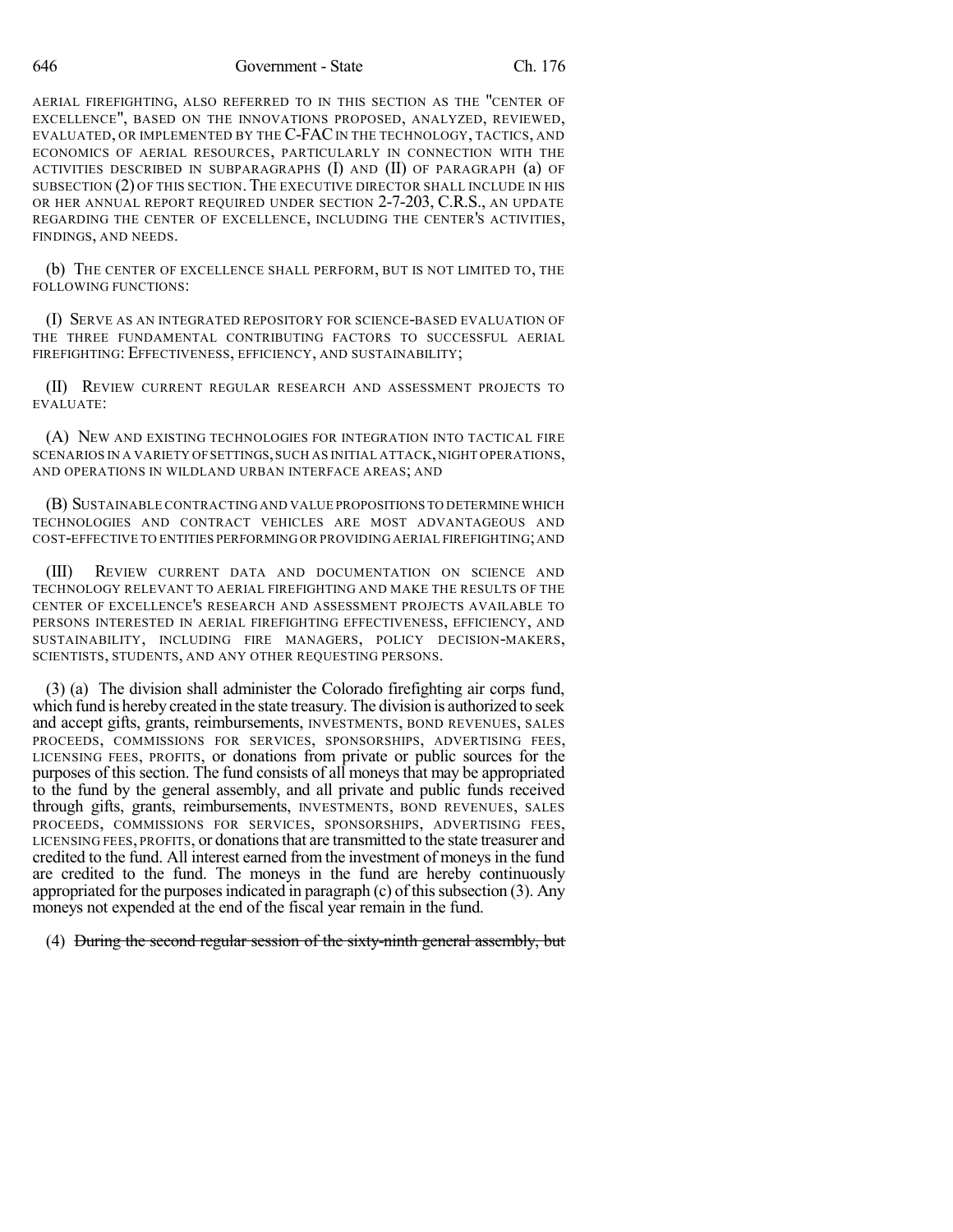prior to April 1, 2014, the division shall submit a report to the joint budget committee and to the members of the general assembly that sets forth the division's analysis of the feasibility of continuing the C-FAC and whether more efficacious firefighting alternatives to the C-FAC exist. The report shall include the division's recommendations, if any, to enhance the state's ability to conduct aerial firefighting through the C-FAC, including budget requests for direct and indirect costs related to the activities described in paragraph (a) of subsection  $(2)$  of this section THE DIRECTOR SHALL INCLUDE, IN HIS OR HER ANNUAL REPORT TO THE WILDFIRE MATTERS REVIEW COMMITTEE REQUIRED UNDER SECTION 24-33.5-1203.5 (3), AN UPDATE REGARDING THE DIVISION'S ACTIVITIES UNDER THIS SECTION,INCLUDINGTHE NUMBER AND TYPE OFAERIAL FIREFIGHTING RESOURCES ACQUIRED OR CONTRACTED FOR DURING THE FIRE SEASON IN WHICH THE COMMITTEE MEETS, AN ASSESSMENT OF THE EFFECTIVENESS OF THE AERIAL FIREFIGHTING PROGRAM, AN ESTIMATE OF ANTICIPATED BUDGET AND OTHER RESOURCE NEEDS TO SUSTAIN OR IMPROVE THE C-FAC'S OPERATIONS,AND OTHER INFORMATION RELATED TO AERIAL FIREFIGHTING THAT THE DIRECTOR DEEMS PERTINENT.

(5)(a) AS SOON AS PRACTICABLE AFTER THE EFFECTIVE DATE OF THIS SUBSECTION (5), THE DIVISION SHALL ACQUIRE OR CONTRACT FOR FIREFIGHTING AIRCRAFT FOR USE DURING THE 2014 FIRE SEASON.IN MAKING SUCH ACQUISITIONS OR CONTRACTS, THE DIVISION SHALL ADHERE, AS NEARLY AS FEASIBLE AND APPROPRIATE AND WITHIN AVAILABLE APPROPRIATIONS, TO THE RECOMMENDATIONS MADE IN THE DIVISION'S "SPECIAL REPORT:COLORADO FIREFIGHTING AIR CORPS, REPORT TO THE GOVERNOR AND GENERAL ASSEMBLY ON STRATEGIES TO ENHANCE THE STATE'S AERIAL FIREFIGHTING CAPABILITIES", DATED MARCH 28, 2014; EXCEPT THAT NOTHING IN THIS SUBSECTION (5):

(I) REQUIRES THE DIRECTOR TO CONTRACT FOR EXCLUSIVE USE OF ANY AIRCRAFT; OR

(II) LIMITS THE DIRECTOR'S ABILITY TO DETERMINE THE ACTUAL NUMBER, KIND, TYPE, AND LOCATION OF AVIATION ASSETS BASED ON PREPAREDNESS LEVELS, WILDFIRE RISK AND ACTIVITY, WEATHER, LOCATION OF OTHER AERIAL ASSETS, AVAILABLE APPROPRIATIONS, AND OTHER APPROPRIATE CRITERIA.

(b) NOTHING IN THIS SUBSECTION (5) ABROGATES, REDUCES, OR OTHERWISE AFFECTS THE DIVISION'S POWERS UNDER SUBSECTION (2) OF THIS SECTION WITH REGARD TO SUBSEQUENT FIRE SEASONS, INCLUDING THE AUTHORITY TO OBTAIN OR ARRANGE FOR SUITABLE AIRCRAFT AND ASSOCIATED RESOURCES.

(c) IN ADDITION TO THE ACQUISITIONS OR CONTRACTS MADE PURSUANT TO PARAGRAPH (a) OF THIS SUBSECTION (5), THE DIVISION MAY USE ANY APPROPRIATIONS FOR THE COLORADO FIREFIGHTING AIR CORPS FOR THE CENTER OF EXCELLENCE DESCRIBED IN SUBSECTION (2) OF THIS SECTION.

(6) THE DIVISION SHALL SEEK TO MAXIMIZE ITS AERIAL FIREFIGHTING CAPACITY CONSISTENT WITH THE RECOMMENDATIONS OF THE DIRECTOR AND WITHIN THE DIVISION'S AVAILABLE BUDGET.

(7) THE DIRECTOR MAY ESTABLISH GENERAL STATEMENTS OF POLICY OR PROMULGATE RULES AS HE OR SHE DEEMS NECESSARY OR CONVENIENT TO